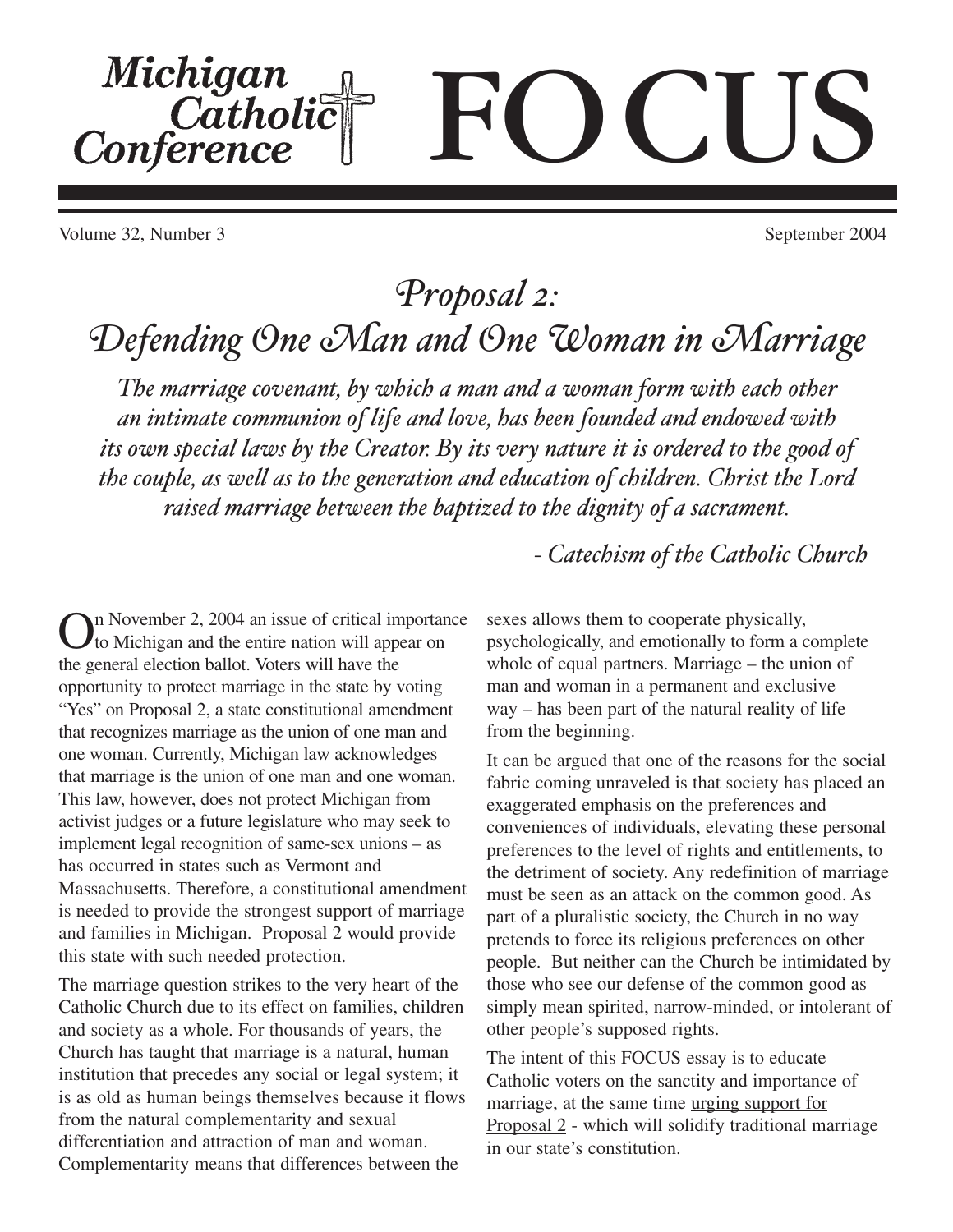# *Key Supporting Points for Proposal 2*

- Beyond the Catholic faith tradition, a man and woman pledging their lives together in marriage has been a part of human history in every culture. From the beginning marriage between one man and one woman has been a vital building block of human society.
- For thousands of years, marriage has been described as the union of one man and one woman; it has never included the civil bonding of a man with another man or a woman with another woman. This is just common sense.
- Marriage between a man and woman serves a unique place in society by allowing for the creation and education of *children* within the context of a family. While recognizing the presence of husbands and wives who are unable to bear children, the ideal of the family must be promoted for the common good of society.
- Defining marriage as the union of one man and one woman does not diminish or work against the legitimate rights of fellow citizens. In fact, the Catholic Church teaches that every sign of unjust discrimination should be avoided. But such Christian respect does not require us to consider so-called "same-sex" unions the same as marriage.
- The love between a husband and a wife is uniquely capable of providing *children* with the best supportive environment for growth and mature development. As a society, it is right for society to promote and defend the institution of marriage in civil law.
- People have a right to live their lives as they choose, but they don't have the right to redefine marriage for the rest of society. Our state needs Proposal 2 to settle this question once and for all so marriage is not continually questioned and attacked.
- Proposal 2 solidifies in our state constitution what is currently state law and what is know to be true: that marriage is between a man and a woman, period.
- Proposal 2 is necessary because of what has occurred in Massachusetts, San Francisco and other locations - where activist judges and grandstanding politicians have either created laws out of thin air or blatantly ignored the law.
- Government did not create marriage; therefore it does not have the right to change its meaning.
- The Catholic Church did not start this debate, but is taking action in response to developments across the country to defend society's most important institution.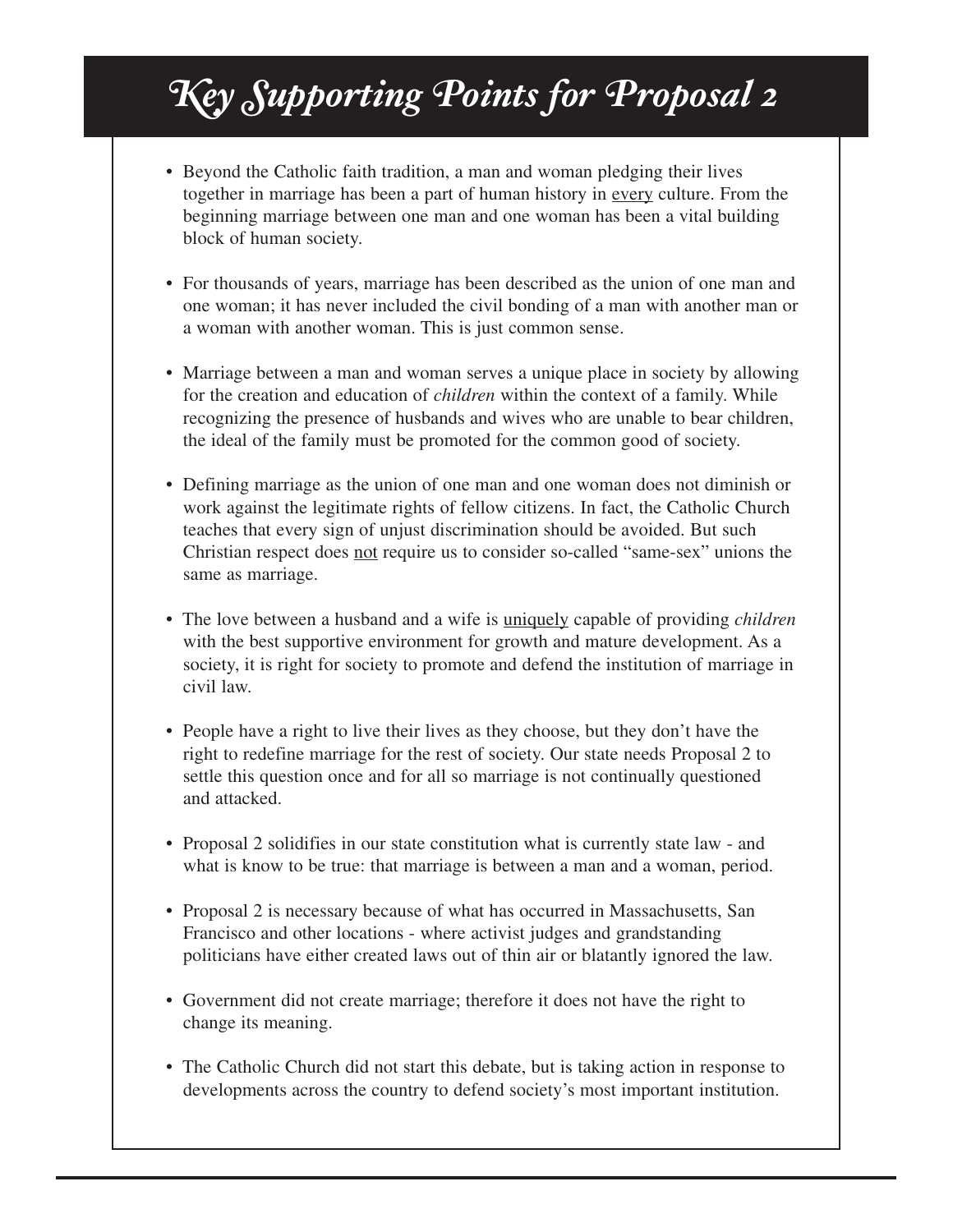#### *Biblical Citations*

In Genesis we are told, "God created man in his image; in the divine image He created him; male and female He created them" (Gen 1:27). We are made in God's image and likeness as males and as females. Therefore, both male and female are necessary to

most fully image God. Genesis tells us that "a man leaves his father and mother and clings to his wife, and the two of them become one body" (Gen 2:24).

It is in this marital sexual union of man and woman that we most fully reveal the image and likeness of God. Two men or two women cannot complete this image. Only the union between one man and one woman can be "an intimate communion of life and love" and the complete image of God (Catechism of the Catholic Church). The first decree of the Bible tells Adam and Eve and all married couples to "be fruitful and multiply" (Gen 1:28).

This is only possible in the sexual union of one man and one woman. In light of these revelations, the Church teaches marriage and sex serve two purposes: (1) union, and (2) procreation.

### *Defining Marriage in Civil Law*

Marriage has been a part of every culture and tradition since the beginning of time. Throughout history, one man and one woman have been biologically necessary to create a family. Human physiology and the natural biological connection between heterosexual sex, procreation and children prove that marriage is not a religious or social imposition, but rather a natural element of life that human beings discovered, much the same as we discovered other natural truths such as the existence of gravity. Marriage is between one man

and one woman, and no government should falsely claim otherwise.

If the basic reality of marriage - that it is only possible between one man and one woman- can simply be eliminated to appease one group of individuals, the government will not be able to justify upholding the other basic requirements for marriage

> when other groups come forward. Thus, prohibiting polygamous marriage, incestuous marriage, and possibly even marriage involving a minor will be considered bigoted and discriminatory. Is this what society wants? Does this elevate the state's moral fiber?

One-man one-woman marriage does not discriminate against any group of individuals. Marriage is available to every citizen subject to the same basic requirements: both parties must have attained the age of majority; the parties cannot be relatives of the first degree; neither party can already be married and the parties must be members of the opposite sex. Anyone who demands the right to marry outside of these requirements is demanding not equal

rights, but additional rights.

Since marriage is the creation of neither the state nor the Church, neither the government nor the Church can redefine it. Maintaining marriage to be what we all know to be true – a union between one man and one woman – is part of our moral and civil duty. Catholics are called to uphold the sacred gift of marriage for the protection of families and all of society.

"Marriage is not just any old union between human persons, susceptible to being configured according to a plurality of cultural models," Pope John Paul II said in a speech on February 1, 2004 to the Roman Rota. "When the church teaches that matrimony is a natural thing, it proposes a truth made plain by reason for the good of the couples and of society."

*Marriage is between one man and one woman, and no government should falsely claim otherwise.*